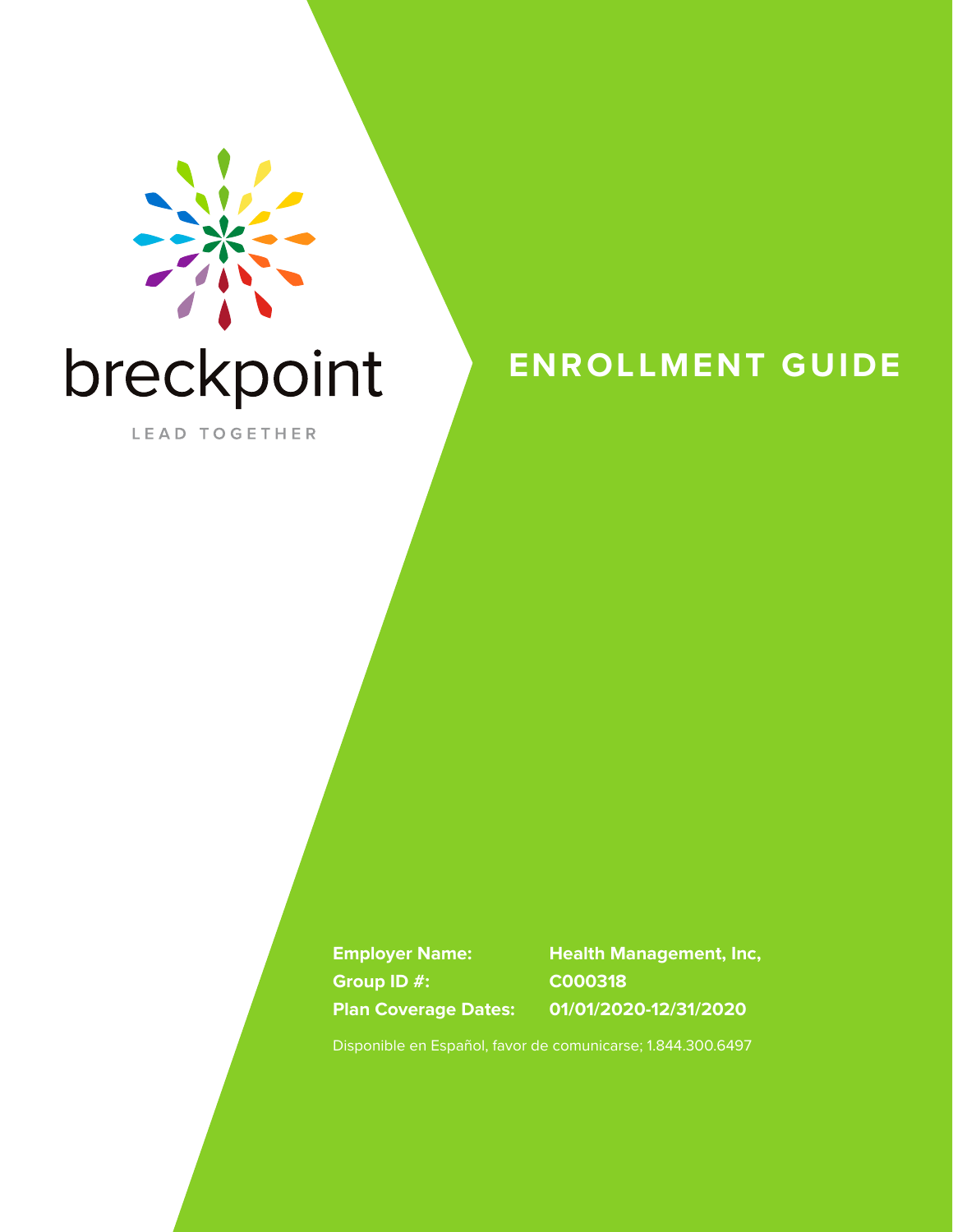# WELCOME TO YOUR HEALTH BENEFITS

To ensure you and your family have access to quality health coverage solutions, your employer has chosen to offer an eligible employer-sponsored health plan made available through the Breckpoint platform.

Custom-designed around the unique health and wellness needs of its employees, your new benefits plan provides a variety of valuable coverage options.

You can choose to enroll in the plan or to decline coverage. To help you consider your options and make the best-informed decision, this guide provides an overview of the benefits being offered.

Additional information about these benefits and a Summary of Benefits Coverage (SBC) can be found at my.breckpoint.com. A paper copy of the SBC is also available, free of charge, by calling (toll-free) 1.844.657.1575.

**IMPORTANT:** *You may be required to make an election to enroll or decline coverage during your enrollment period. You may also be subject to a waiting period before your coverage can begin.* 

### **YOU HAVE 2 DIFFERENT WAYS YOU CAN MAKE YOUR ELECTIONS!**



#### **GIVE US A CALL**

Call our Information Center and one of our knowledgeable representatives will help you. Available Monday through Friday 7:00 am – 5:00 pm PST at 1.844.300.6497. Representantes que hablan inglés y español están disponible.



#### **SEE YOUR HR DEPARTMENT**

Complete the Enrollment Form with your elections and give to your HR representative.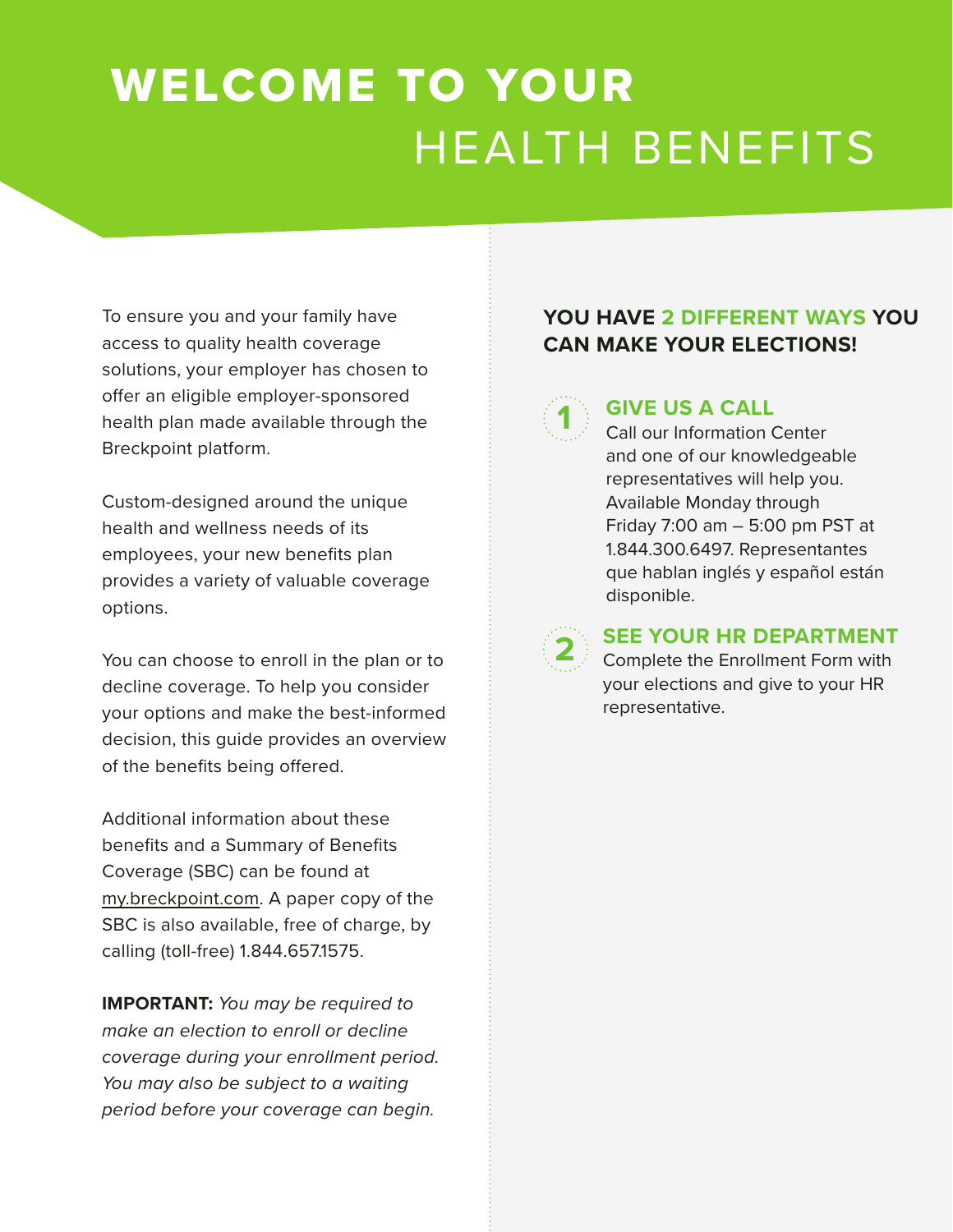# COVERED SERVICES FOR ALL PLANS

**Preventative Health Services**

#### **FOR ADULTS**

- **Abdominal Aortic Aneurysm One-Time Screening**  *(Men of specified ages who have ever smoked)*
- **Unhealthy Alcohol Misuse Screening and Counseling**
- **Aspirin Use to Prevent Canliovascular Disease**
- **Blood Pressure Screening**
- **Cholesterol Screening** *(Adults of certain ages or at a higher risk)*
- **Colorectal Cancer Screening**  *(Adults over 50)*
- **Depression Screening**
- **Diabetes (Type 2) Screening**  *(Adults with high blood pressure)*
- **HIV Screening**
- **Healthy Diet Counseling**
- **Hepatitis B Screening**
- **Hepatitis C Screening**
- **Immunization Vaccines**
- **Lung Cancer Screening** *(Adults up to 24 years)*
- **Obesity Screening and Counseling**
- **Sexually Transmitted Infections Counseling**
- **Skin Cancer Behavioral Counseling** *(Adults up to 24 years)*
- **Statin Preventative Medication**  *(Adults ages 40-75 with no history of CVD)*
- **Syphilis screening**
- **Tobacco Use Screening and Counseling**
- **Tuberculosis Screening**
- **Vitamin D Supplementation**
- **Fall Prevention Intervention**  *(Adults over 65 at a higher risk)*
- **HIV Pre-Exposure Medication**

#### **FOR WOMEN**

- **Bacteriuria Screening** *(Pregnant women)*
- **Breast Cancer Chemoprevention Counseling**
- **Breast Cancer Genetic Test Counseling (BRCA)**
- **Breast Cancer Mammography Screenings**

*(Once a year for women over 40)*

- **Breast Cancer Preventative Medication**
- **Breastfeeding Support and Counseling**
- **Cervical Cancer Screening** *(Sexually active women)*
- **Chlamydia lnfection Screening**
- **Contraception** *(Food and Drug Administration approved contraceptive methods, sterilization procedures, and patient education and counseling)*
- **Domestic Violence Screening and Counseling**
- **Folic Acid Supplements**
- **Hepatitis B Screening**
- **Immunization Vaccines**
- **Syphilis screening**
- **Tobacco Use Counseling**
- **Vitamin D Supplementation**
- **Gonorrhea Screening**  $\bullet$
- **HIV Screening**
- **Osteoporosis Screening** *(Woman 65 year and older)*
- **Perinatal Depression Screening**
- **Preeclampsia Screening & Preventative Medication**
- **Rh Incompatibility Screening**
- **Gestational Diabetes Screening** *(Women 24 to 28 weeks pregnant and those at high risk of developing gestational diabetes)*

#### **FOR CHILDREN**

- **Depression Screening**
- **Fluoride Chemoprevention Supplements**
	- *(Infants & children up to age 5 years)*
- **Gonorrhea Prophylactic Medication** *(Newborns)*
- **Hemoglobinopathies or Sickle Cell Screening** *(Newborns)*
- **HIV Screening**
- **Hypothyroidism Screening** *(Newborns)*
- **Immunization Vaccines**
- **Obesity Screening and Counseling**
- **Phenylketonuria (PKU) Screening**
- **Sexually Transmitted Infections**
- **Prevention Skin Cancer Behavioral Counseling**
- **Tobacco Use Interventions**
- **Visual Acuity Screening** *(Children ages 3 to 5 years)*

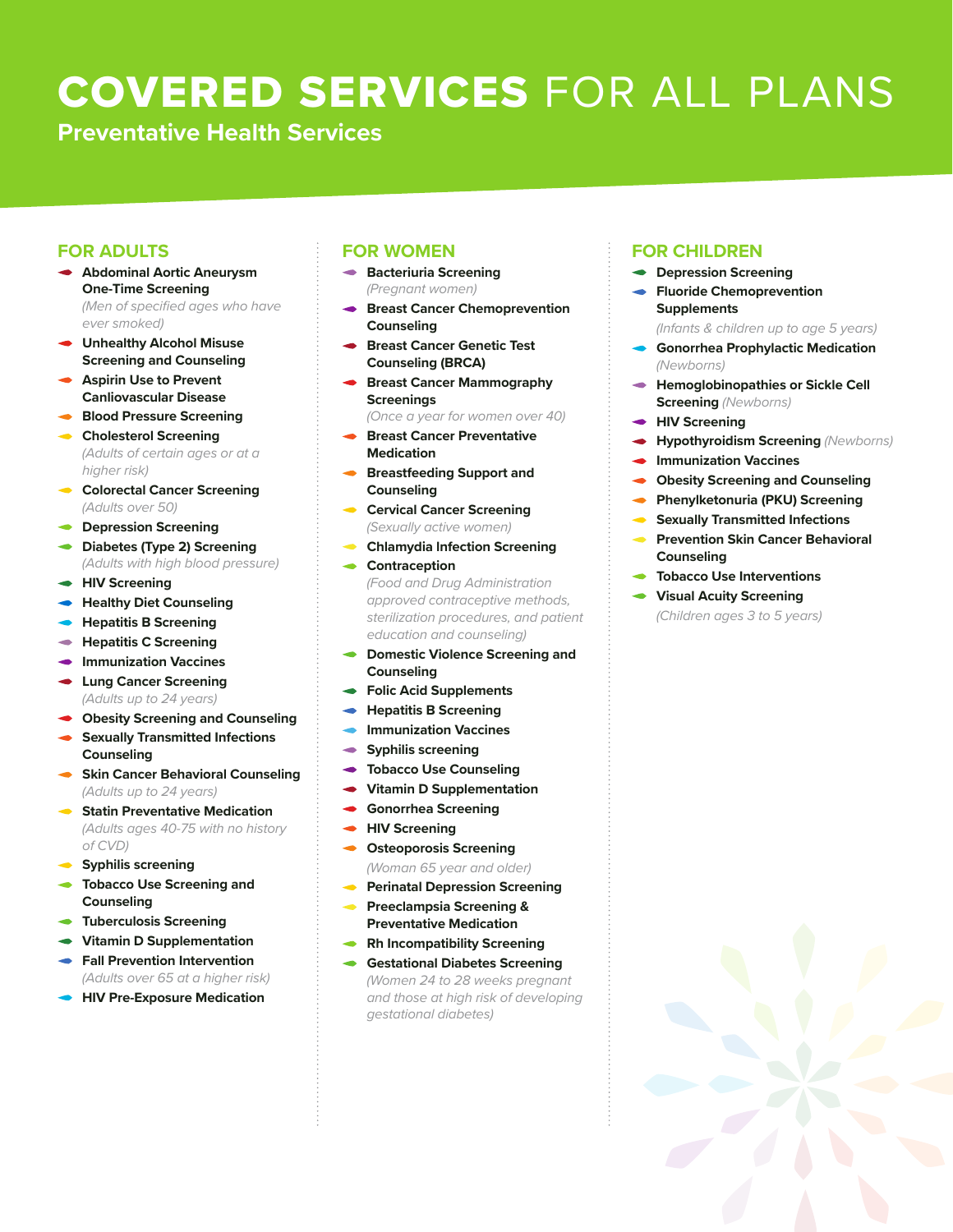# MINIMUM ESSENTIAL COVERAGE (MEC) PLAN

#### **THIS PLAN INCLUDES: PLAN FEATURES**

| <b>Minimum Essential Coverage</b>                                                                                                                                      |                      |
|------------------------------------------------------------------------------------------------------------------------------------------------------------------------|----------------------|
| <b>Network</b>                                                                                                                                                         | <b>Medicare Plus</b> |
| <b>Out of Network Coverage</b>                                                                                                                                         | N/A                  |
| <b>Individual Deductible/Out-of-Pocket Limit</b>                                                                                                                       | \$0/None             |
| <b>Family Deductible/Out-of-Pocket Limit</b>                                                                                                                           | \$0/None             |
| <b>Preventive &amp; Wellness</b><br>Covered with no out-of-pocket expenses.                                                                                            | 100%                 |
| <b>Physician and Office Utilizations</b><br>May be subject to a maximum combined number of<br>utilizations per year. No coverage after utilization limit<br>exhausted. |                      |
| <b>Primary Care Visit</b>                                                                                                                                              | Not Included         |
| <b>Specialist Visit</b>                                                                                                                                                | Not Included         |
| <b>Urgent Care Visit</b>                                                                                                                                               | Not Included         |
| Maternity Pre/Post Natal (office visit)                                                                                                                                | Not Included         |
| Mental/Behavioral Health (office visit)                                                                                                                                | Not Included         |
| X-Rays & Lab                                                                                                                                                           | Not Included         |
| Imaging                                                                                                                                                                | Not Included         |
| <b>Emergency Room</b>                                                                                                                                                  | Not Included         |
| <b>Emergency Transport</b>                                                                                                                                             | Not Included         |
| <b>Outpatient/In-Patient Services Hospital Admission</b>                                                                                                               | Not Included         |
| <b>Rx Discount</b> (Prescription)                                                                                                                                      | Included             |
| <b>Rideshare Transport</b><br>Allows reimbursement for any rideshare, cab or other<br>transportation to and from medical treatments and<br>appointments.               | Not Included         |
| <b>Virtual Urgent Care (MeMD)</b>                                                                                                                                      | Unlimited            |

- **► Covers preventive and wellness services at no cost including: Annual Wellness Exam, Immunizations, and STI Screenings**
- **This plan has an Open Network. Choose your own provider without the limitations of Network restrictions.**
- **No waiting periods**
- **No copays with 24/7 Virtual Urgent Care**  *(Powered by MeMD, see insert for more information)*
- **Prescription Program Included** *(Powered by RxValet, see insert for more information)*

*Please see plan specification document for more details.*

|                | <b>Employee Only</b> | $\sqrt{2}$ Employee + Child(ren) $\sqrt{2}$ Employee + Spouse |          | <b>Employee + Family</b> |
|----------------|----------------------|---------------------------------------------------------------|----------|--------------------------|
| <b>PRICING</b> | \$46.00              | \$82.80                                                       | \$101.20 | \$138.00                 |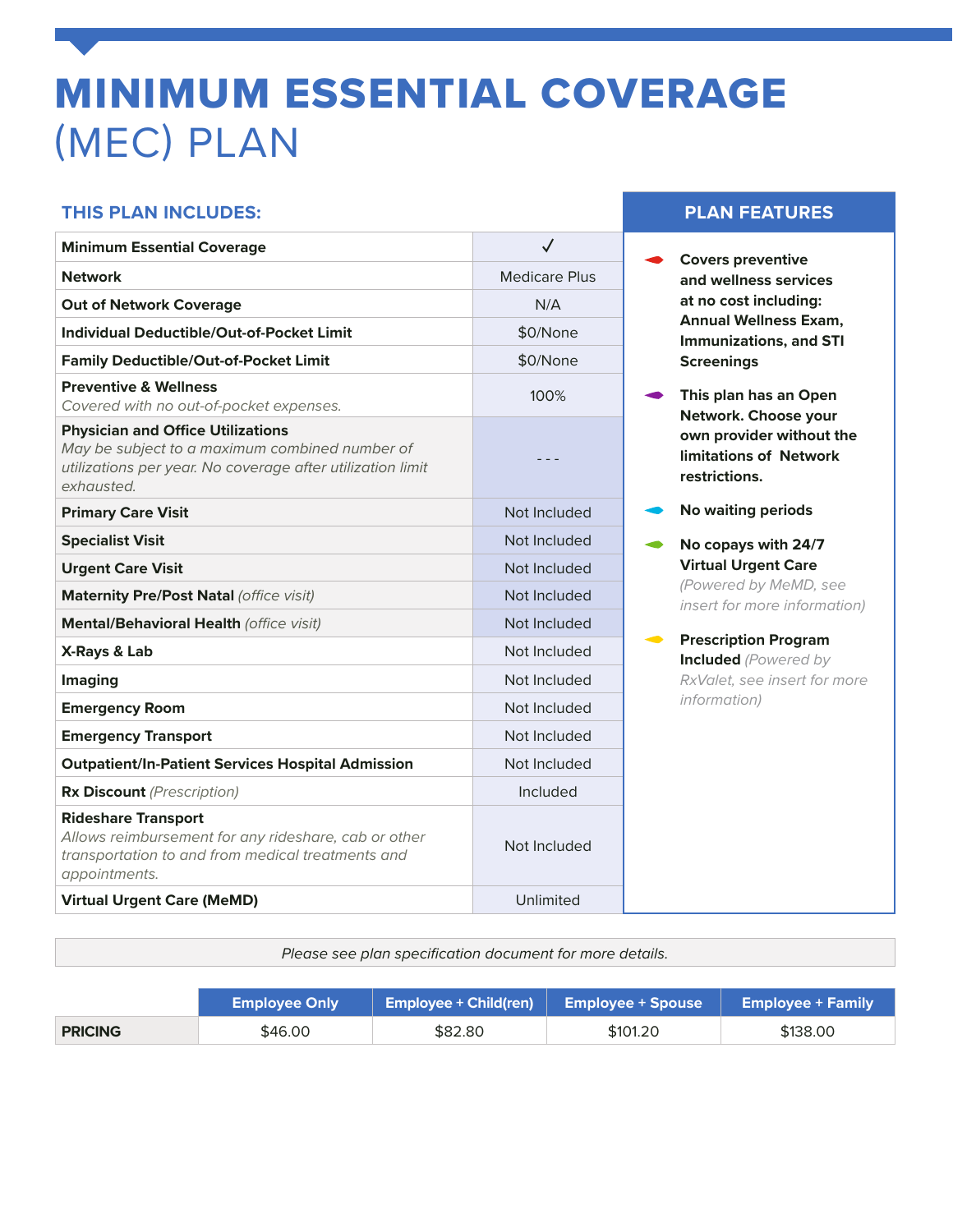## MEC PLAN BENEFITS SPECIFICATION

| <b>Plan Features</b>                                                                                                                                                                                                                                                                                                                                            | <b>Network Care</b>          | <b>Out-Of-Network Care</b> |
|-----------------------------------------------------------------------------------------------------------------------------------------------------------------------------------------------------------------------------------------------------------------------------------------------------------------------------------------------------------------|------------------------------|----------------------------|
| <b>Primary Care Physician Selection</b>                                                                                                                                                                                                                                                                                                                         | Not required                 | Not applicable             |
| <b>Deductible</b> (per plan year)                                                                                                                                                                                                                                                                                                                               | \$0 Individual<br>\$0 Family | Not applicable             |
| <b>Member Coinsurance</b> (applies to all expenses unless otherwise stated)                                                                                                                                                                                                                                                                                     | 0%                           | Not applicable             |
| <b>Out-of-Pocket (OOP) Maximum</b> (per plan year, includes deductible)                                                                                                                                                                                                                                                                                         | Not applicable               | Not applicable             |
| All covered expenses accumulate separately toward the network and out-of-network OOP limit.                                                                                                                                                                                                                                                                     |                              |                            |
| Pharmacy co-payment expenses apply towards the OOP limit. Only those OOP expenses resulting from the application of coinsurance percentage,<br>deductibles, and copays may be used to satisfy the OOP maximum.                                                                                                                                                  |                              |                            |
| Once the family payment limit is met, all family members will be considered as having met their payment limit for the remainder of the plan year.                                                                                                                                                                                                               |                              |                            |
| <b>Payment for Out-of-Network Care</b>                                                                                                                                                                                                                                                                                                                          | Not applicable               | Not applicable             |
| <b>Referral Requirement</b>                                                                                                                                                                                                                                                                                                                                     | Not required                 | Not applicable             |
| <b>Physician Services</b>                                                                                                                                                                                                                                                                                                                                       | <b>Network Care</b>          | <b>Out-Of-Network Care</b> |
| Virtual Primary Physician (If Available) Powered by MedLion Clinic                                                                                                                                                                                                                                                                                              | Covered in full              | Not covered                |
| Virtual Urgent Care Powered by MeMD                                                                                                                                                                                                                                                                                                                             | Covered in full              | Not applicable             |
| <b>Office Visits to Non-Specialist</b>                                                                                                                                                                                                                                                                                                                          | Not covered                  | Not applicable             |
| Includes services of an internist, general physician, family practitioner or pediatrician for diagnosis and treatment of an illness or injury.                                                                                                                                                                                                                  |                              |                            |
| <b>Specialist Office Visits</b>                                                                                                                                                                                                                                                                                                                                 | Not covered                  | Not applicable             |
| Prenatal Maternity (Office Visit)                                                                                                                                                                                                                                                                                                                               | Not covered                  | Not applicable             |
| <b>Maternity - Delivery and Post-Partum Care</b>                                                                                                                                                                                                                                                                                                                | Not covered                  | Not applicable             |
| <b>Preventive Care</b>                                                                                                                                                                                                                                                                                                                                          | <b>Network Care</b>          | <b>Out-Of-Network Care</b> |
| Preventive care services are covered in accordance with Health Care Reform. Services subject to change as guidelines are revised.                                                                                                                                                                                                                               |                              |                            |
| Routine Adult Physical Exams and Immunizations Includes routine tests and related lab<br>fees. Limited to 1 exam every 12 months.                                                                                                                                                                                                                               | Covered in full              | Not applicable             |
| Well Child Exams and Immunizations Limited to 1 exam every 12 months. Immunizations will<br>be subject to age and developmentally appropriate frequency limitations determined by ACIP.                                                                                                                                                                         | Covered in full              | Not applicable             |
| Routine Gynecological Exams Includes routine tests and related lab fees. Limited to 1 exam<br>every 12 months.                                                                                                                                                                                                                                                  | Covered in full              | Not applicable             |
| Routine Mammograms For covered females age 40 and over. Limited to 1 exam every 12<br>months.                                                                                                                                                                                                                                                                   | Covered in full              | Not applicable             |
| Women's Health Includes: Screening for gestational diabetes, HPV, counseling for<br>sexually transmitted infections, counseling and screening for HIV, screening and counseling<br>for interpersonal and domestic violence, breastfeeding support, supplies, and counseling.<br>Contraceptive methods, patient education and counseling. Limitations may apply. | Covered in full              | Not applicable             |
| Routine Digital Rectal Exam / Prostate-Specific Antigen Test For covered males age 18<br>and over. Limited to 1 exam every 12 months.                                                                                                                                                                                                                           | Covered in full              | Not applicable             |
| <b>Colorectal Cancer Screening</b> For all members age 50 and over. Limited to 1 exam every 12<br>months.                                                                                                                                                                                                                                                       | Covered in full              | Not applicable             |
| <b>Routine Eye Exams (Refraction)</b> For covered children age 3 to 5. Coverage is limited to 1<br>exam every 12 months.                                                                                                                                                                                                                                        | Covered in full              | Not applicable             |
| Voluntary Sterilization - Tubal Ligation Covered as a preventive care service in accordance                                                                                                                                                                                                                                                                     | Covered in full              | Not applicable             |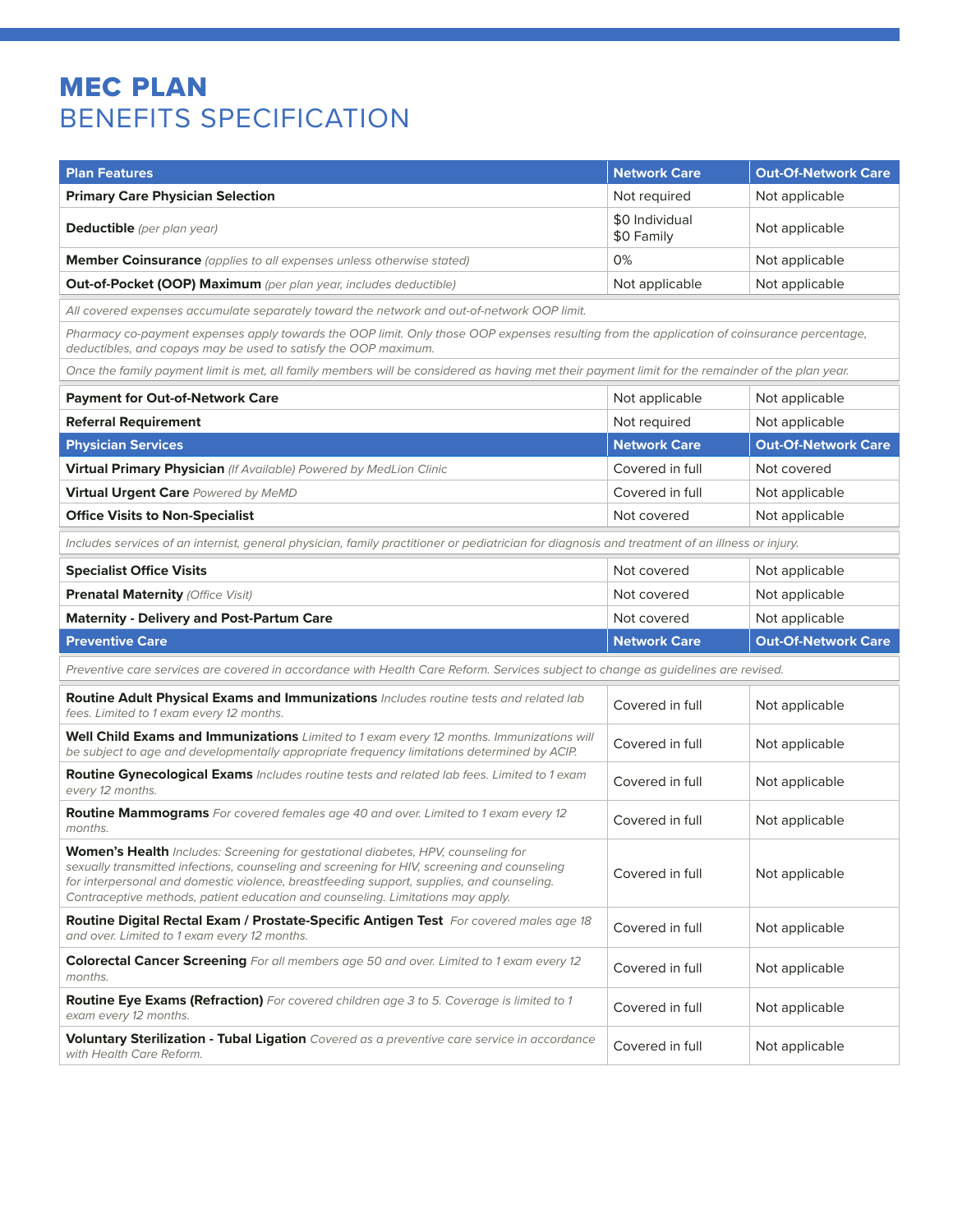| <b>Diagnostic Procedures</b>                                                                                                    | <b>Network Care</b> | <b>Out-Of-Network Care</b> |
|---------------------------------------------------------------------------------------------------------------------------------|---------------------|----------------------------|
| <b>Outpatient Diagnostic Laboratory</b>                                                                                         | Not covered         | Not applicable             |
| <b>Outpatient Diagnostic X-ray</b> (except for complex imaging services)                                                        | Not covered         | Not applicable             |
| <b>Outpatient Diagnostic X-ray for Complex Imaging Services</b><br>(Including, but not limited to, MRI, MRA, PET, and CT Scans) | Not covered         | Not applicable             |
| <b>Emergency Medical Care</b>                                                                                                   | <b>Network Care</b> | <b>Out-Of-Network Care</b> |
| <b>Urgent Care Provider</b>                                                                                                     | Not covered         | Not applicable             |
| <b>Emergency Room</b>                                                                                                           | Not covered         | Not applicable             |
| <b>Emergency Ambulance</b>                                                                                                      | Not covered         | Not applicable             |
| <b>Non-Emergency Ambulance</b>                                                                                                  | Not covered         | Not applicable             |
| <b>Other Services and Plan Details</b>                                                                                          | <b>Network Care</b> | <b>Out-Of-Network Care</b> |
| <b>Hospital Care</b>                                                                                                            | Not covered         | Not applicable             |
| <b>Mental Health and Alcohol/Drug Abuse Services</b>                                                                            | Not covered         | Not applicable             |
| <b>Skilled Nursing Facility</b>                                                                                                 | Not covered         | Not applicable             |
| <b>Therapy and Rehabilitation Services</b>                                                                                      | Not covered         | Not applicable             |
| <b>Durable Medical Equipment</b>                                                                                                | Not covered         | Not applicable             |
| Mouth, Jaws, and Teeth Oral surgery procedures, medical in nature                                                               | Not covered         | Not applicable             |
| <b>Family Planning</b>                                                                                                          | Not covered         | Not applicable             |
| Pharmacy - Prescription Drug and Discount Benefits Powered by RxValet                                                           | <b>Network Care</b> | <b>Discount Option</b>     |
| <b>Retail</b> (Up to a 30-day supply)                                                                                           |                     |                            |
| <b>Generic Drugs</b>                                                                                                            | Not covered         | Available through RxValet  |
| <b>Preferred Brand Drugs</b>                                                                                                    | Not covered         | Available through RxValet  |
| <b>Non-Preferred Brand Drugs</b>                                                                                                | Not covered         | Available through RxValet  |
| Specialty Drugs (Up to a 30-day supply) Includes self-injectable, infused and oral<br>specialty drugs, excludes insulin         | Not covered         | Available through RxValet  |
| Mail Order Delivery (for your refills for up to a 31-90 day supply)                                                             |                     |                            |
| <b>Generic Drugs</b>                                                                                                            | Not covered         | Available through RxValet  |
| <b>Preferred Brand Drugs</b>                                                                                                    | Not covered         | Available through RxValet  |
| <b>Non-Preferred Brand Drugs</b>                                                                                                | Not covered         | Available through RxValet  |

While this information is believed to be accurate as of the print date, it is subject to change. To receive full and up to date policy descriptions, please *visit my.breckpoint.com to log into our member portal.*

#### **Pharmacy Plan includes:**

Contraceptive drugs and devices obtainable from a pharmacy. Formulary generic FDA-approved women's contraceptives covered 100% in network. Not all drugs are covered.

#### **What's Not Covered**

This plan does not cover all health care expenses and includes exclusions and limitations. Members should refer to their plan documents to determine which health care services are covered and to what extent. The following is a partial list of services and supplies that are generally not covered. However, your plan documents may contain exceptions to this list based on state mandates or the plan design or rider(s) purchased by your employer. All medical or hospital services not specifically covered in, or which are limited or excluded in the plan documents; Charges related to any eye surgery mainly to correct refractive errors; cosmetic surgery, including breast reduction; custodial care; dental care and x-rays; donor egg retrieval; experimental and investigational procedures; hearing aids; immunizations for travel or work; infertility services, including, but not limited to, artificial insemination and advanced reproductive technologies such as IVF, ZIFT, GIFT, ICSI and other related services, unless specifically listed as covered in your plan documents; nonmedically necessary services or supplies; orthotics; over-the-counter medications and supplies;

reversal of sterilization; services for the treatment of sexual dysfunction or inadequacies, including therapy, supplies, or counseling; and special duty nursing. Weight control services including surgical procedures, medical treatments, weight control/loss programs, dietary regimens and supplements, appetite suppressants and other medications; food or food supplements, exercise programs, exercise or other equipment; and other services and supplies that are primarily intended to control weight or treat obesity, including morbid obesity, or for the purpose of weight reduction, regardless of the existence of comorbid conditions.

This material is for informational purposes only and is neither an offer of coverage nor medical advice. It contains only a partial, general description of plan benefits or programs and does not constitute a contract. This material does not provide health care services and, therefore, cannot guarantee results or outcomes. Consult the plan documents to determine governing contractual provisions, including procedures, exclusions and limitations relating to the plan.

They may also be subject to precertification or step-therapy. Nonprescription drugs and drugs in the Limitations and Exclusions section of the plan documents (received after open enrollment) are not covered, and medical exceptions are not available for them.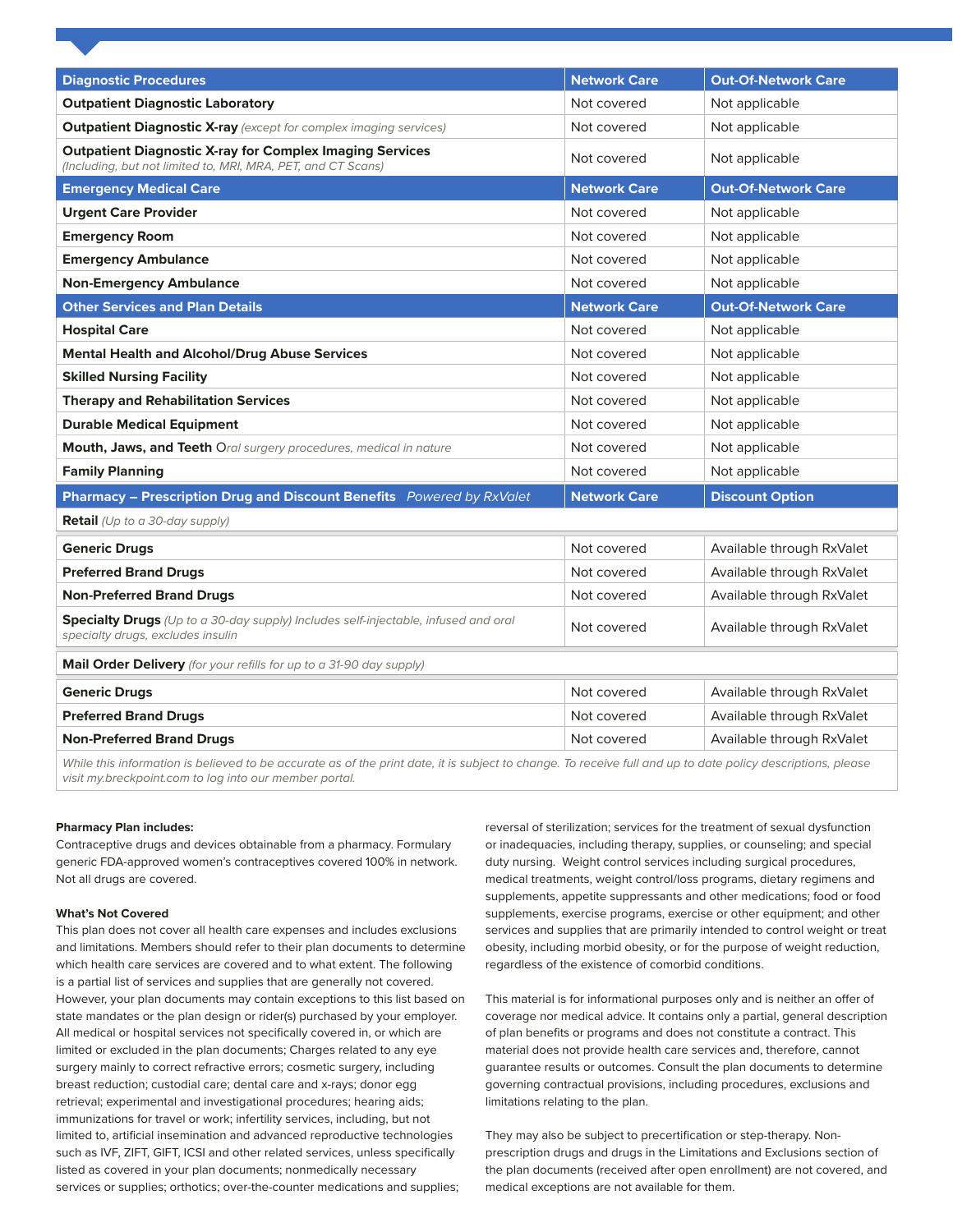# COMPLIANCE MINIMUM VALUE PLAN (MVP)

#### **THIS PLAN INCLUDES: PLAN FEATURES**

| <b>Minimum Essential Coverage</b>                                           | $\checkmark$                    | <b>Covers preventive</b>                       |
|-----------------------------------------------------------------------------|---------------------------------|------------------------------------------------|
| <b>Minimum Value</b>                                                        | $\checkmark$                    | and wellness servid                            |
| <b>Network</b>                                                              | <b>Medicare Plus</b>            | at no cost including                           |
| <b>Out of Network Coverage</b>                                              | <b>No</b>                       | <b>Annual Wellness E</b><br>Immunizations, and |
| <b>Individual Deductible/Max Out-of-Pocket</b>                              | \$7,600/\$7,600                 | <b>Screenings</b>                              |
| <b>Family Deductible/Max Out-of-Pocket</b>                                  | \$15,200/\$15,200               | This plan has an O                             |
| <b>Preventive &amp; Wellness</b><br>Covered with no out-of-pocket expenses. |                                 | Network. Choose y<br>own provider witho        |
| <b>Primary Care Visit</b>                                                   |                                 | limitations of Netv                            |
| <b>Specialist Visit</b>                                                     |                                 | restrictions.                                  |
| <b>Urgent Care Visit</b>                                                    |                                 | <b>No waiting periods</b>                      |
| Maternity Pre/Post Natal (Office Visit)                                     | 100% of MAC*                    | No copays with 24                              |
| Mental/Behavioral Health (Office Visit)                                     | <b>After Deductible</b>         | <b>Virtual Urgent Card</b><br>(Powered by MeMD |
| <b>X-Rays &amp; Labs</b>                                                    | *Subject to the                 | insert for more infor                          |
| <b>Emergency Room</b>                                                       | maximum charge                  | <b>Prescription Discor</b>                     |
| <b>Emergency Transport</b>                                                  | allowed ("MAC"<br>or "Allowable | Plan Included (Pow                             |
| <b>Inpatient Services</b>                                                   | Amount")                        | <b>Shield PBM)</b>                             |
| <b>Outpatient Services</b>                                                  |                                 | <b>Provides major me</b>                       |
| <b>Hospital Admission</b>                                                   |                                 | coverage. Please c                             |
| <b>Rx Discount</b> (Prescription)                                           |                                 | our Member Servic<br>Department for ad         |
| <b>Rideshare Transport</b>                                                  | Not Included                    | details                                        |
| <b>Virtual Urgent Care (MeMD)</b>                                           | Unlimited                       |                                                |
|                                                                             |                                 |                                                |

**and wellness services at no cost including: Annual Wellness Exam, Immunizations, and STI Screenings** 

 **This plan has an Open Network. Choose your own provider without the limitations of Network restrictions.**

 **No copays with 24/7 Virtual Urgent Care**  *(Powered by MeMD, see insert for more information)*

- **Prescription Discount Plan Included** *(Powered by Shield PBM)*
- **Provides major medical coverage. Please contact our Member Service Department for additional details**

*Please see plan specification document for more details.*

|                | <b>Employee Only</b> | <b>Each Additional Child</b> | <b>Employee + Spouse</b> | <b>Employee + Family</b> |
|----------------|----------------------|------------------------------|--------------------------|--------------------------|
| <b>PRICING</b> | \$498*               | \$498*                       | Not Offered              | Not Offered              |
|                |                      |                              |                          |                          |

\*rate is subject to underwriting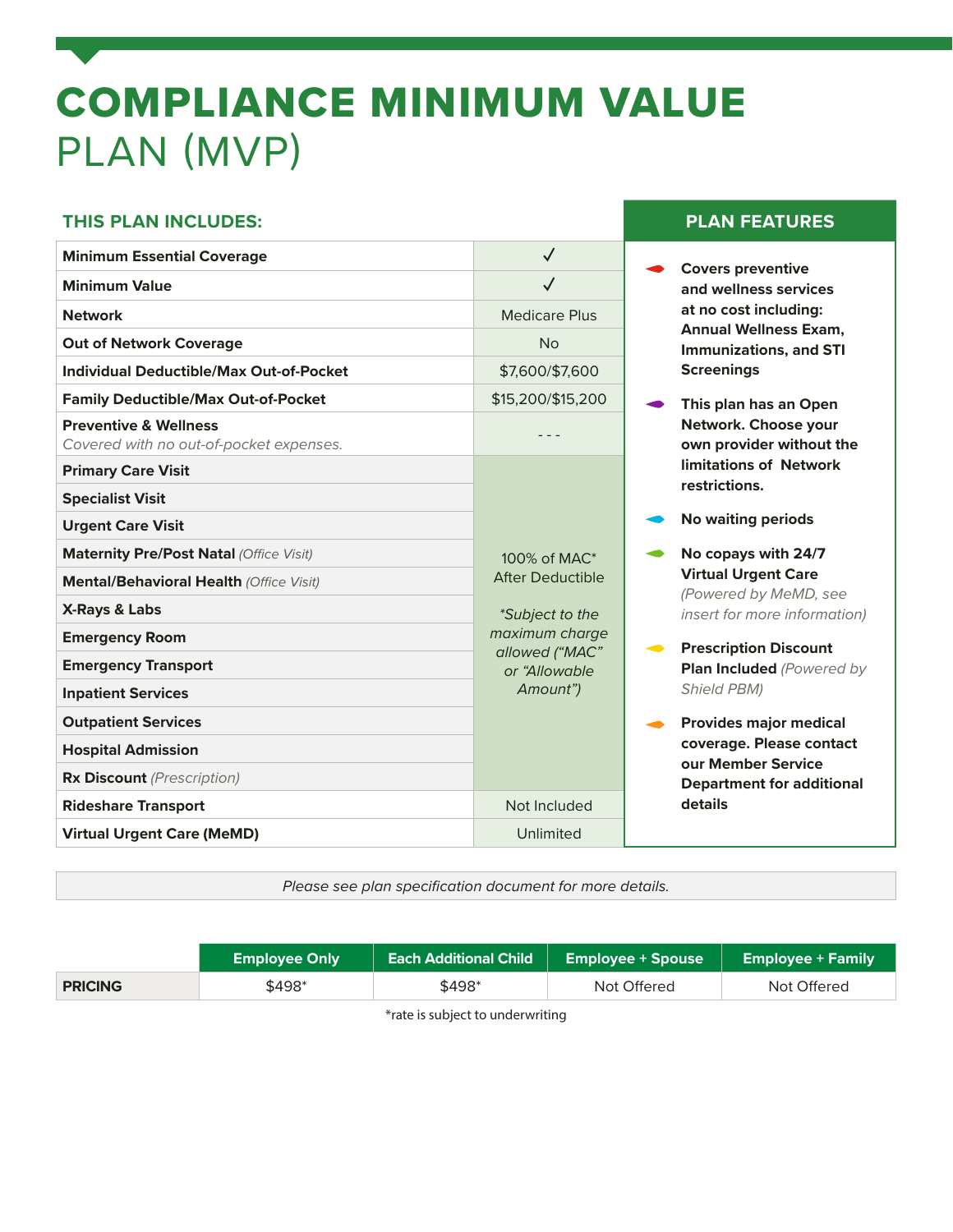## COMPLIANCE MINIMUM VALUE PLAN BENEFITS SPECIFICATION

| <b>Plan Features</b>                                                                                                                                                                                                                                                                                                                                               | <b>Network Care</b>                   | <b>Out-Of-Network Care</b> |
|--------------------------------------------------------------------------------------------------------------------------------------------------------------------------------------------------------------------------------------------------------------------------------------------------------------------------------------------------------------------|---------------------------------------|----------------------------|
| <b>Primary Care Physician Selection</b>                                                                                                                                                                                                                                                                                                                            | Not required                          | Not applicable             |
| <b>Deductible</b> (per plan year)                                                                                                                                                                                                                                                                                                                                  | \$7,600 Individual<br>\$15,200 Family | Not applicable             |
| As indicated in the plan, member cost sharing for certain services are excluded from the charges to meet the deductible.                                                                                                                                                                                                                                           |                                       |                            |
| Once the family deductible is met, all family members will be considered as having met their deductible for the remainder of the plan year.                                                                                                                                                                                                                        |                                       |                            |
| Member Coinsurance (applies to all expenses unless otherwise stated)                                                                                                                                                                                                                                                                                               | 0%                                    | Not applicable             |
| <b>Out-of-Pocket (OOP) Maximum</b> (per plan year, includes deductible)                                                                                                                                                                                                                                                                                            | \$7,600 Individual<br>\$15,200 Family | Not applicable             |
| All covered expenses accumulate separately toward the network and out-of-network OOP limit.                                                                                                                                                                                                                                                                        |                                       |                            |
| Pharmacy co-payment expenses apply towards the OOP limit. Only those OOP expenses resulting from the application of coinsurance percentage,<br>deductibles, and copays may be used to satisfy the OOP maximum.                                                                                                                                                     |                                       |                            |
| Once the family payment limit is met, all family members will be considered as having met their payment limit for the remainder of the plan year.                                                                                                                                                                                                                  |                                       |                            |
| <b>Payment for Out-of-Network Care</b>                                                                                                                                                                                                                                                                                                                             | Not applicable                        | Not applicable             |
| <b>Referral Requirement</b>                                                                                                                                                                                                                                                                                                                                        | Not required                          | Not applicable             |
| <b>Physician Services</b>                                                                                                                                                                                                                                                                                                                                          | <b>Network Care</b>                   | <b>Out-Of-Network Care</b> |
| Virtual Primary Physician (if available) Powered by MedLion Clinic                                                                                                                                                                                                                                                                                                 | Covered in full                       | Not covered                |
| Virtual Urgent Care Powered by MeMD                                                                                                                                                                                                                                                                                                                                | Covered in full                       | Not applicable             |
| <b>Office Visits to Non-Specialist</b>                                                                                                                                                                                                                                                                                                                             | 100% of MAC after deductible*         | Not applicable             |
| *Subject to the maximum charge allowed ("MAC" or "Allowable Amount"). See below and the Plan Documents for additional information regarding<br>allowable amount and potential balance billing where the employee will be responsible for any amount charged over allowable amount.                                                                                 |                                       |                            |
| Includes services of an internist, general physician, family practitioner or pediatrician for diagnosis and treatment of an illness or injury.                                                                                                                                                                                                                     |                                       |                            |
| <b>Specialist Office Visits</b>                                                                                                                                                                                                                                                                                                                                    | 100% of MAC after deductible*         | Not applicable             |
| <b>Prenatal Maternity (office visit)</b>                                                                                                                                                                                                                                                                                                                           | 100% of MAC after deductible*         | Not applicable             |
| <b>Maternity - Delivery and Post-Partum Care</b>                                                                                                                                                                                                                                                                                                                   | 100% of MAC after deductible*         | Not applicable             |
| <b>Preventive Care</b>                                                                                                                                                                                                                                                                                                                                             | <b>Network Care</b>                   | <b>Out-Of-Network Care</b> |
| Preventive care services are covered in accordance with Health Care Reform. Services subject to change as guidelines are revised.                                                                                                                                                                                                                                  |                                       |                            |
| Routine Adult Physical Exams and Immunizations Includes routine tests<br>and related lab fees. Limited to 1 exam every 12 months.                                                                                                                                                                                                                                  | Covered in full                       | Not applicable             |
| Well Child Exams and Immunizations Limited to 1 exam every 12 months.<br>Immunizations will be subject to age and developmentally appropriate frequency<br>limitations determined by ACIP.                                                                                                                                                                         | Covered in full                       | Not applicable             |
| Routine Gynecological Exams Includes routine tests and related lab fees.<br>Limited to 1 exam every 12 months.                                                                                                                                                                                                                                                     | Covered in full                       | Not applicable             |
| Routine Mammograms For covered females age 40 and over. Limited to 1<br>exam every 12 months.                                                                                                                                                                                                                                                                      | Covered in full                       | Not applicable             |
| Women's Health Includes: Screening for gestational diabetes, HPV, counseling<br>for sexually transmitted infections, counseling and screening for HIV, screening<br>and counseling for interpersonal and domestic violence, breastfeeding support,<br>supplies, and counseling. Contraceptive methods, patient education and<br>counseling. Limitations may apply. | Covered in full                       | Not applicable             |
| Routine Digital Rectal Exam / Prostate-Specific Antigen Test<br>For covered males age 18 and over. Limited to 1 exam every 12 months.                                                                                                                                                                                                                              | Covered in full                       | Not applicable             |
| Colorectal Cancer Screening For all members age 50 and over. Limited to 1<br>exam every 12 months.                                                                                                                                                                                                                                                                 | Covered in full                       | Not applicable             |
| Routine Eye Exams (Refraction) For covered children age 3 to 5. Coverage<br>is limited to 1 exam every 12 months.                                                                                                                                                                                                                                                  | Covered in full                       | Not applicable             |
| Voluntary Sterilization - Tubal Ligation Covered as a Preventive Care<br>service in accordance with Health Care Reform.                                                                                                                                                                                                                                            | Covered in full                       | Not applicable             |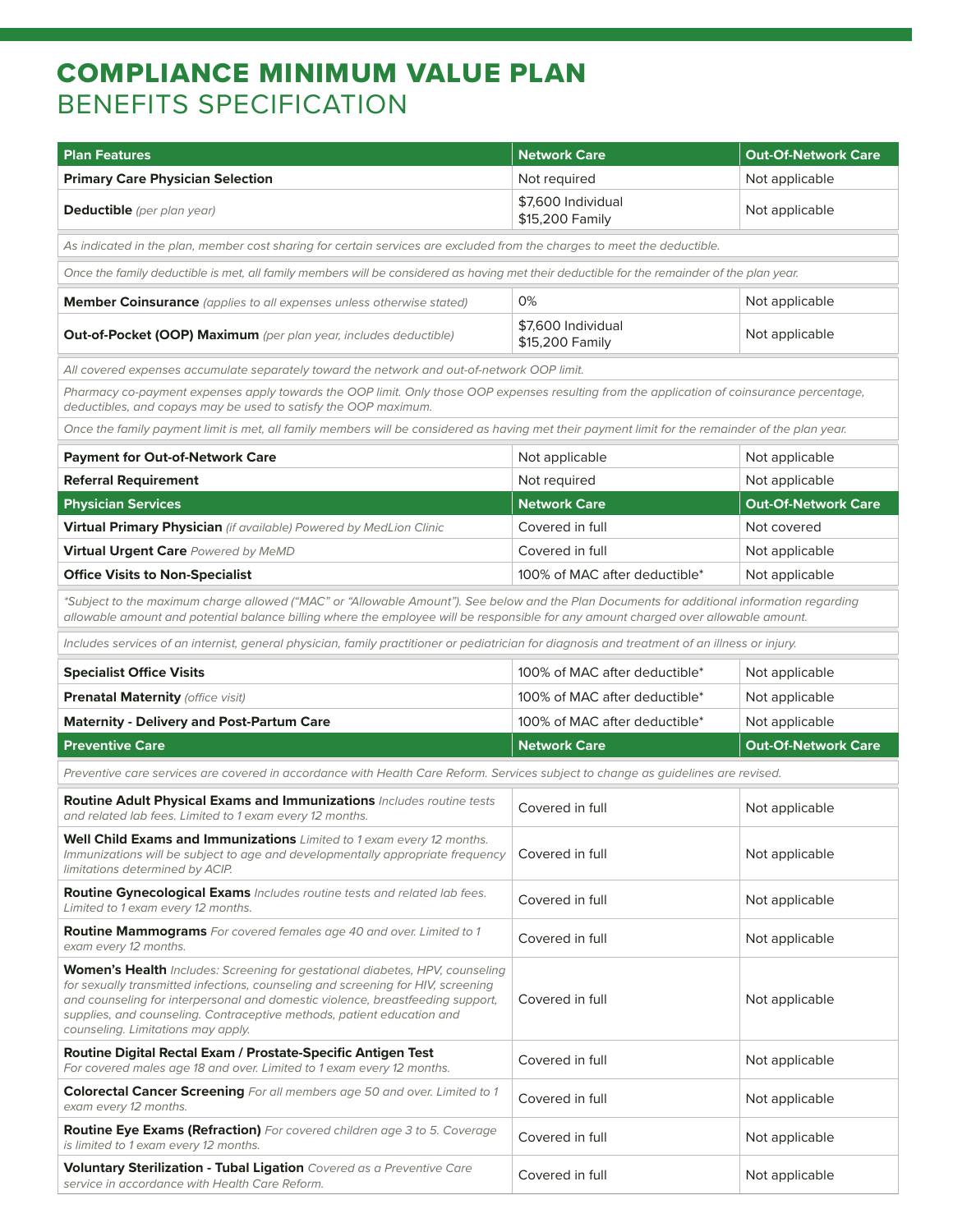| <b>Diagnostic Procedures</b>                                                                                                    | <b>Network Care</b>           | <b>Out-Of-Network Care</b>                                                     |
|---------------------------------------------------------------------------------------------------------------------------------|-------------------------------|--------------------------------------------------------------------------------|
| <b>Outpatient Diagnostic Laboratory</b>                                                                                         | 100% of MAC after deductible* | Not applicable                                                                 |
| <b>Outpatient Diagnostic X-ray</b> (except for complex imaging services)                                                        | 100% of MAC after deductible* | Not applicable                                                                 |
| <b>Outpatient Diagnostic X-ray for Complex Imaging Services</b><br>(Including, but not limited to, MRI, MRA, PET, and CT Scans) | 100% of MAC after deductible* | Not applicable                                                                 |
| <b>Emergency Medical Care</b>                                                                                                   | <b>Network Care</b>           | <b>Out-Of-Network Care</b>                                                     |
| <b>Urgent Care Provider</b>                                                                                                     | 100% of MAC after deductible* | Not applicable                                                                 |
| <b>Emergency Room</b>                                                                                                           | 100% of MAC after deductible* | \$250 co-payment (limited<br>to Medical Emergency<br>requiring immediate care) |
| <b>Emergency Ambulance</b>                                                                                                      | 100% of MAC after deductible* | Not applicable                                                                 |
| <b>Non-Emergency Ambulance</b>                                                                                                  | Not covered                   | Not applicable                                                                 |
| <b>Other Services and Plan Details</b>                                                                                          | <b>Network Care</b>           | <b>Out-Of-Network Care</b>                                                     |
| <b>Hospital Care</b>                                                                                                            | 100% of MAC after deductible* | Not applicable                                                                 |
| Mental Health and Alcohol/Drug Abuse Services (other than office visit)                                                         | 100% of MAC after deductible* | Not applicable                                                                 |
| <b>Skilled Nursing Facility</b> Coverage is limited to 120 days per plan year.                                                  | 100% of MAC after deductible* | Not applicable                                                                 |
| <b>Therapy and Rehabilitation Services</b>                                                                                      | 100% of MAC after deductible* | Not applicable                                                                 |
| <b>Durable Medical Equipment</b>                                                                                                | 100% of MAC after deductible* | Not applicable                                                                 |
| <b>Mouth, Jaws, and Teeth</b> Oral surgery procedures, medical in nature.                                                       | 100% of MAC after deductible* | Not applicable                                                                 |
| <b>Family Planning</b> Covered only for the diagnosis and treatment of the<br>underlying medical condition.                     | 100% of MAC after deductible* | Not applicable                                                                 |
| <b>Pharmacy - Prescription Drug and Discount Benefits</b><br>Powered by Shield PBM                                              | <b>Network Care</b>           | <b>Discount Option</b>                                                         |
| <b>Retail</b> (Up to a 30-day supply)                                                                                           |                               |                                                                                |
| <b>Generic Drugs</b>                                                                                                            | 100% of MAC after deductible* | Available - Shield PBM                                                         |
| <b>Preferred Brand Drugs</b>                                                                                                    | 100% of MAC after deductible* | Available - Shield PBM                                                         |
| <b>Non-Preferred Brand Drugs</b>                                                                                                | 100% of MAC after deductible* | Available - Shield PBM                                                         |
| <b>Specialty Drugs</b> (Up to a 30-day supply)<br>Includes self-injectable, infused and oral specialty drugs, excludes insulin  | 100% of MAC after deductible* | Available - Shield PBM                                                         |
| Mail Order Delivery (for your refills for up to a 31-90 day supply)                                                             |                               |                                                                                |
| <b>Generic Drugs</b>                                                                                                            | 100% of MAC after deductible* | Available - Shield PBM                                                         |
| <b>Preferred Brand Drugs</b>                                                                                                    | 100% of MAC after deductible* | Available - Shield PBM                                                         |
| <b>Non-Preferred Brand Drugs</b>                                                                                                | 100% of MAC after deductible* | Available - Shield PBM                                                         |

While this information is believed to be accurate as of the print date, it is subject to change. To receive full and up to date policy descriptions, please *visit my.breckpoint.com to log into our Member Portal.*

#### **\*MAC or Allowable Amount:**

MAC or Allowable Amount is used interchangeably to refer to the maximum charge allowed for all provider services. Please keep in mind that providers are not required to accept the Plan's Allowable Amount as payment in full and may balance bill you for the difference between the Plan's Allowable Amount and the provider's billed charges. You will be responsible for this balance bill amount, which may be considerable. You will also be responsible for charges for services, supplies, and procedures limited or excluded under the Plan, as well as any applicable deductibles, coinsurance, and/or copayment amounts.

#### **Pharmacy Plan includes:**

Contraceptive drugs and devices obtainable from a pharmacy. Formulary generic FDAapproved women's contraceptives covered 100% in network. Not all drugs are covered. **What's Not Covered**

This plan does not cover all health care expenses and includes exclusions and limitations. Members should refer to their plan documents to determine which health care services are covered and to what extent. The following is a partial list of services and supplies that are generally not covered. However, your plan documents may contain exceptions to this list based on state mandates or the plan design or rider(s) purchased by your employer. All medical or hospital services not specifically covered in, or which are limited or excluded in the plan documents; Charges related to any eye surgery mainly to correct refractive errors; cosmetic surgery, including breast reduction; custodial care; dental care and x-rays; donor egg retrieval; experimental and investigational procedures; hearing aids;

immunizations for travel or work; infertility services, including, but not limited to, artificial insemination and advanced reproductive technologies such as IVF, ZIFT, GIFT, ICSI and other related services, unless specifically listed as covered in your plan documents; nonmedically necessary services or supplies; orthotics; over-the-counter medications and supplies; reversal of sterilization; services for the treatment of sexual dysfunction or inadequacies, including therapy, supplies, or counseling; and special duty nursing. Weight control services including surgical procedures, medical treatments, weight control/loss programs, dietary regimens and supplements, appetite suppressants and other medications; food or food supplements, exercise programs, exercise or other equipment; and other services and supplies that are primarily intended to control weight or treat obesity, including morbid obesity, or for the purpose of weight reduction, regardless of the existence of comorbid conditions. This material is for informational purposes only and is neither an offer of coverage nor medical advice. It contains only a partial, general description of plan benefits or programs and does not constitute a contract. This material does not provide health care services and, therefore, cannot guarantee results or outcomes. Consult the plan documents to determine governing contractual provisions, including procedures, exclusions and limitations relating to the plan. They may also be subject to precertification or step-therapy. Non-prescription drugs and drugs in the Limitations and Exclusions section of the plan documents (received after open enrollment) are not covered, and medical exceptions are not available for them.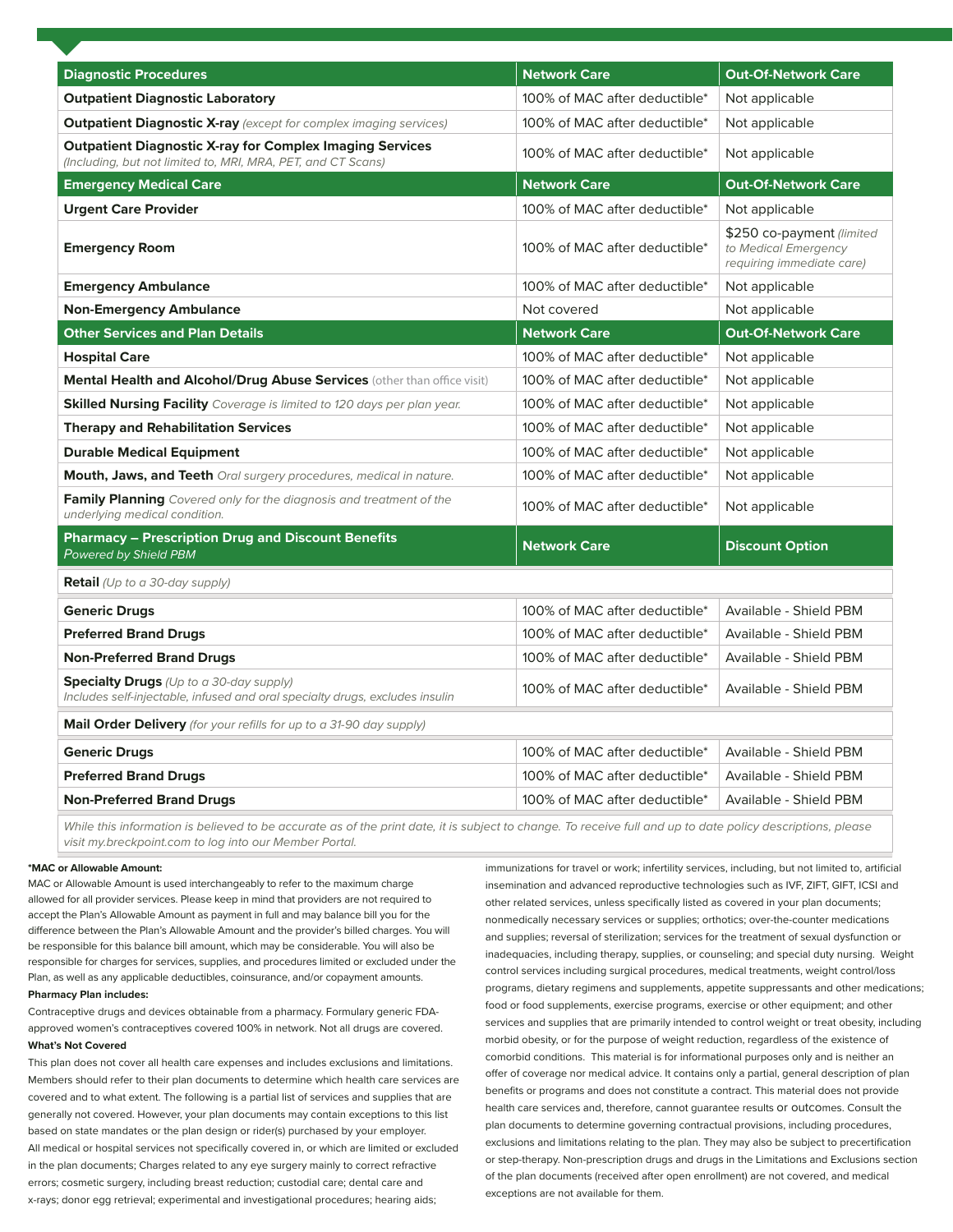

## VIRTUAL URGENT CARE **Powered by MeMD**

You and your family will have access to MeMD – your new telehealth service. Telehealth allows you to reach a medical provider by phone, app or webcam when access to your regular doctor is not available, at **no cost to you**. This may be used for many of the issues provided by urgent care facilities.

Our medical team includes MDs, DOs, NPs & PAs (US-licensed, board-certified medical providers) who average over I6 years of experience. They can give you a personalized treatment plan and send prescriptions right to your pharmacy.

The program will be available to you, your spouse or domestic partner, and children up to the age of 26. Available 24 / 7/ 365. A webcam may be required in certain states.

#### **HOW IT WORKS**

Once online you will be asked to register and log on. After you've created your account it's simple to request a real-time video, app or phone consultation with one of MeMD's providers. Your provider will review your medical history and perform a video exam or phone consultation within minutes. You will then receive a medical record and care instructions electronically, with any necessary prescriptions sent to your local pharmacy. The entire telehealth visit is completed on average within 30 minutes or less.

### **HOW TO ENROLL:**



#### **Access your MeMD account by downloading the app and entering your plan code when prompted**

**Visit:** www.MeMD.me/app-store **Plan Code:** MQ967N4T **OR by visiting your MeMD website:** www.MeMD.me/group/breckpoint *(use Google Chrome for best browsing experience)*.



#### **Request an exam**

For non-emergency health issues, you can request an exam using your phone, tablet, or computer.



### **Speak with a provider and get treatment**

Your MeMD provider will review your chart, ask questions, and recommend a treatment plan.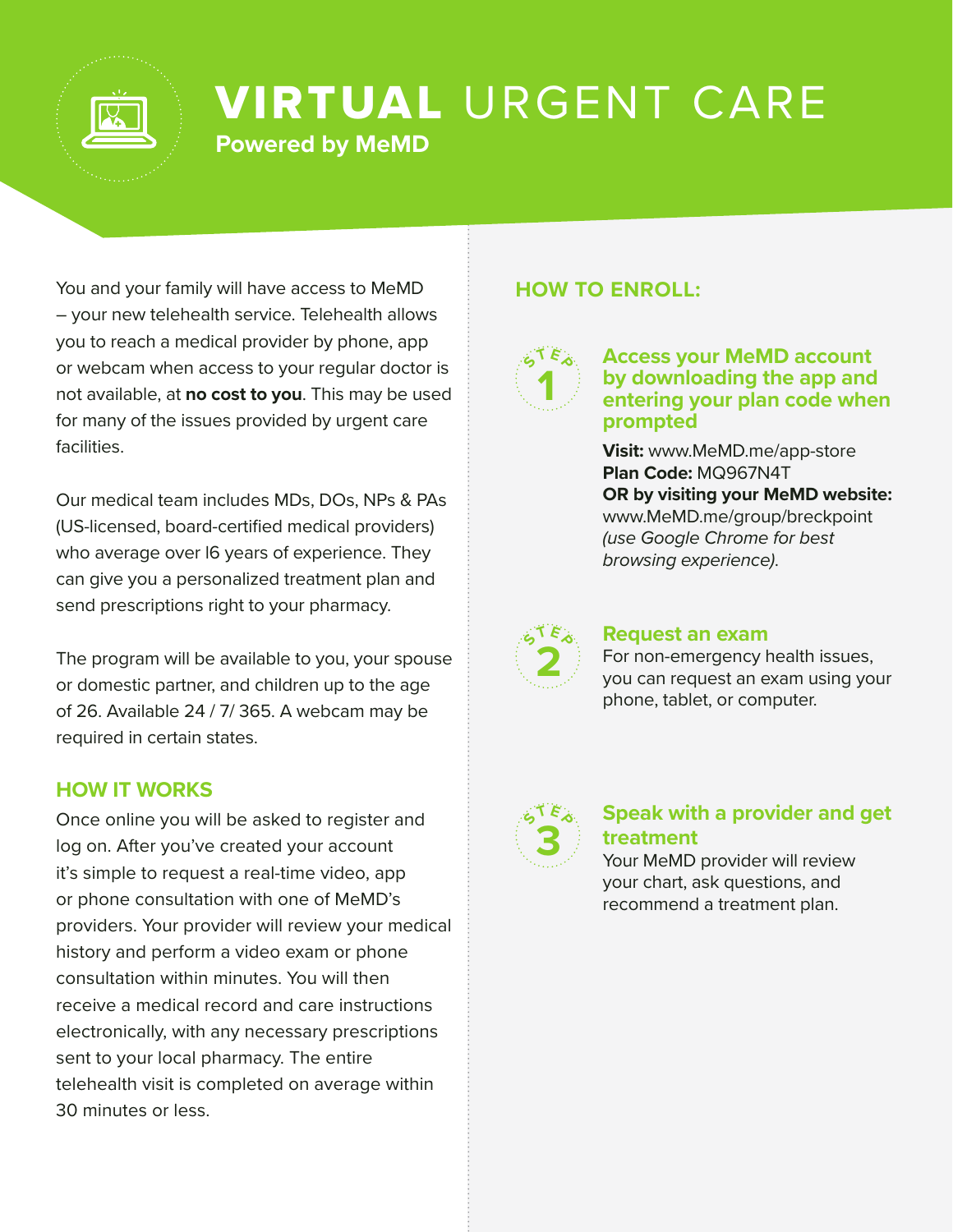

# PRESCRIPTION SAVINGS PROGRAM

**Powered by RxValet**

RxValet is committed to ensuring that no one goes without the medications they need because of high-cost prescriptions. We offer prescription medications and diabetic testing supplies at affordable prices, as well as provide helpful tools members can use to stay healthy. No discount cards needed. Members can easily search for medications using our app or our website, MyRxValet.com, and choose how they want to save. RxValet can help employers reduce healthcare plan premiums by providing an alternative, low-cost pharmacy solution.

### **VALUE, CHOICE, & SAVINGS WITH RxValet**

- Deeply discounted prices, competitive comparisons
- **60,000 retail pharmacies and FREE standard shipping with** home delivery
- Mobile application for easy on-the-go use
- **FREE medication reminders to help members stay healthy**
- Employer group member code for additional discounts

### **WHY DO I HAVE TO PAY ONLINE OR PAY USING THE RXValet APP FIRST?**

We know this is a new concept, but once you try it, you will love it. Our prices are pre-negotiated through our partner. When you purchase through RxValet, we create an electronic RxValet benefit card to use at any pharmacy. You will owe nothing and have no co-pay. Our prices are guaranteed. Think of RxValet as a pay-as-you-go benefit card. In a traditional prescription benefit plan you pay co-pays and a monthly premium. With RxValet, there is no premium. You only pay for the medications your family needs, as you need them.

### **HOW TO ENROLL:**

#### **DOWNLOAD THE RXValet MOBILE APP**

- **1** Search for your medications
- **2** Pay with a credit card
- **3** Print, text, or email Your RxValet prescription card then take to your pharmacy as proof-of-purchase.

#### **SAVE WITH HOME DELIVERY!**

**1** Have your doctor e-scribe directly to Advanced Pharmacy, Greenville, SC. e-scribe#: 4229971 or fax 888-870-3823

#### **RXValet for PET MEDS**

- **1 SEARCH.** Search from our huge medication database by visiting us online at MyRxValetForPets.com to find your pet's medication.
- **2 SELECT.** Enter the correct dosage and quantity, and you will instantly get the cost of that medication.
- **3 SAVE.** Save up to 50% or more when prepaying online. Just show your RxValet for Pets card as proof-of-purchase.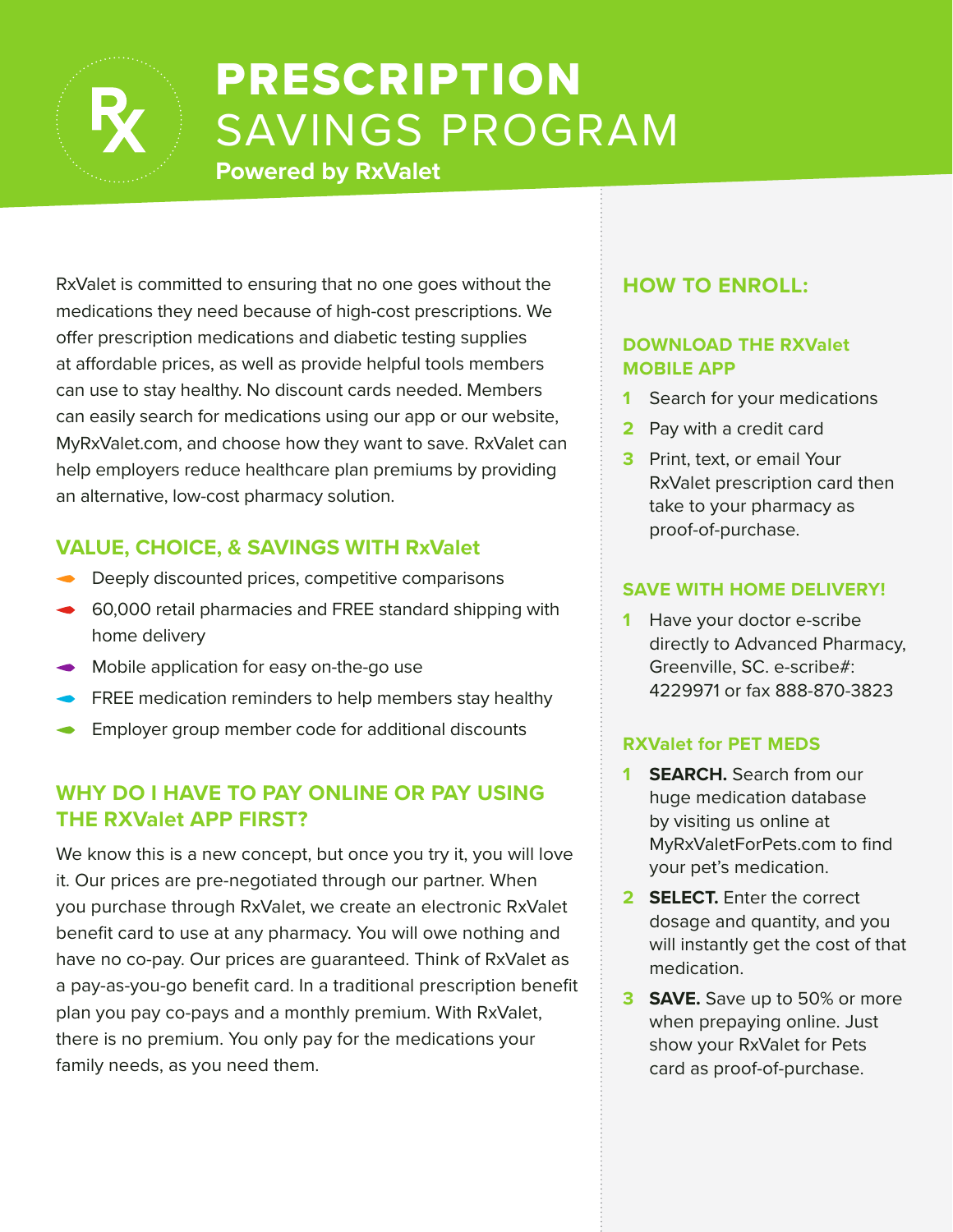

**8918 Spanish Ridge Ave #200, Las Vegas, NV 89148 leadtogether@breckpoint.com | 800.592.0047 | www.breckpoint.com**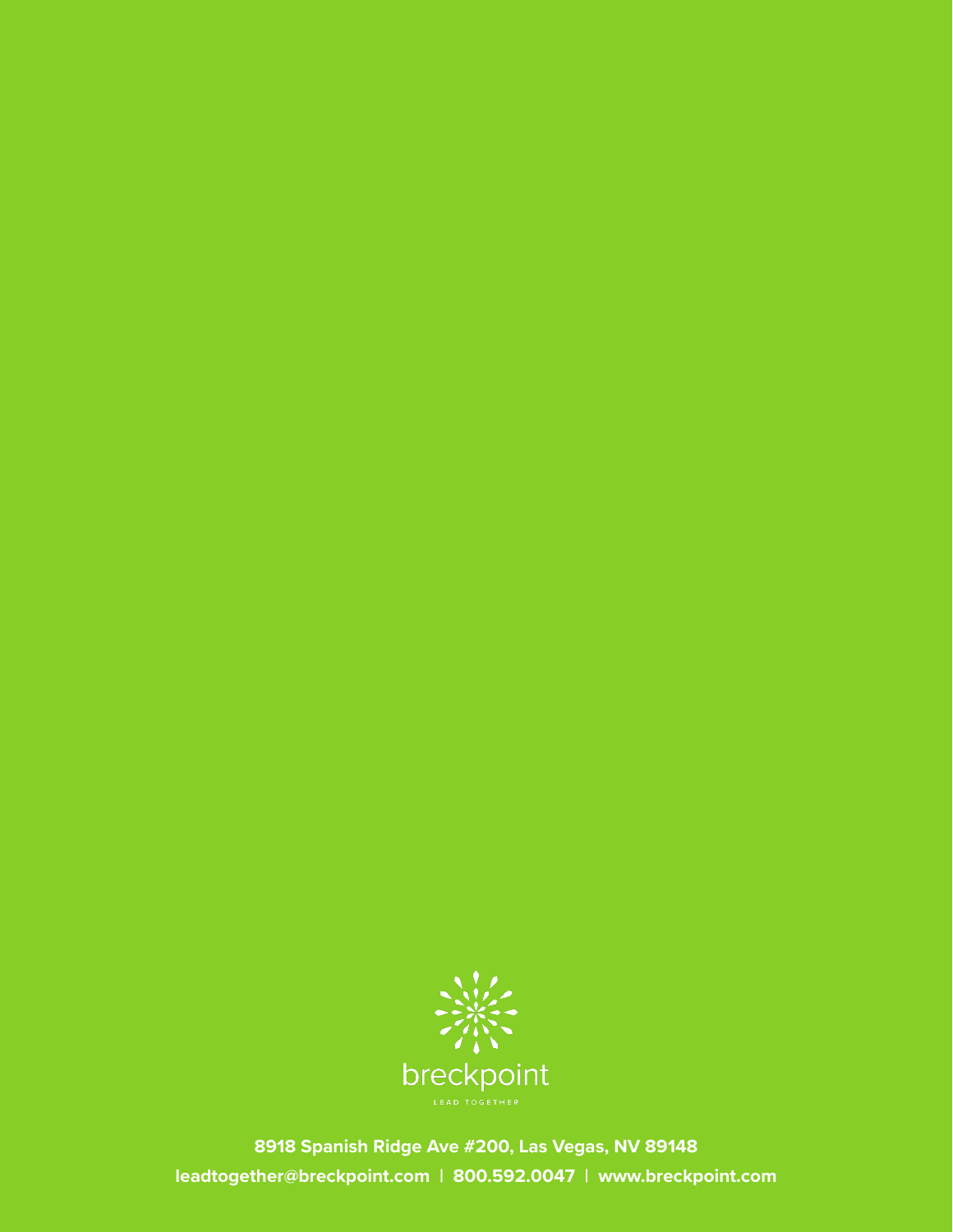## **ENROLLMENT** FORM



#### **A. REQUIRED EMPLOYEE INFORMATION** Complete the Enrollment Form and return to your Human Resources Department.

| Name:              |                | Phone: |                  |  |
|--------------------|----------------|--------|------------------|--|
| Social Security #: | Date of Birth: |        | Sex: Male Female |  |
| Address:           |                |        | Apt. #:          |  |
| City:              | State:         |        | Zip:             |  |

#### **B. BENEFIT PLAN SELECTION** Payroll Deducted Rates - Please select the tier for each product in which you wish to enroll.

| <b>MEC</b>               | <b>COST</b> | <b>COMPLIANCE MVP</b> | Please call 1.844.300.6497 |
|--------------------------|-------------|-----------------------|----------------------------|
| <b>Employee Only</b>     | \$46.00     |                       |                            |
| Employee + Child(ren)    | \$82.80     |                       |                            |
| Employee + Spouse        | \$101.20    |                       | to enroll.                 |
| <b>Employee + Family</b> | \$138.00    |                       |                            |

#### **C. REQUIRED DEPENDENT INFORMATION**

| <b>Name</b> | <b>Social Security #</b> | Date of Birth | <b>Sex</b> | Relationship                        |
|-------------|--------------------------|---------------|------------|-------------------------------------|
|             |                          |               | $M \mid F$ | Spouse Child Domestic Partner       |
|             |                          |               |            | M F   Spouse Child Domestic Partner |
|             |                          |               |            | M F   Spouse Child Domestic Partner |
|             |                          |               |            | M F Spouse Child Domestic Partner   |
|             |                          |               |            | M F Spouse Child Domestic Partner   |

#### **D. REQUIRED SIGNATURE** You MUST sign and date to be enrolled in coverage

**Election of Coverage:** I have read and understand the coverage options I have elected. I understand completion of this enrollment form in no way implies I will be accepted for coverage. I understand coverage will take effect only if this enrollment form is approved by the plan sponsor and the plan has been properly funded, provided I meet any eligibility or coverage effective date requirements listed in the plan documents.

#### **Accept coverage options as selected**

Date: Signature: Signature: Signature: Signature: Signature: Signature: Signature: Signature: Signature: Signature: Signature: Signature: Signature: Signature: Signature: Signature: Signature: Signature: Signature: Signatu